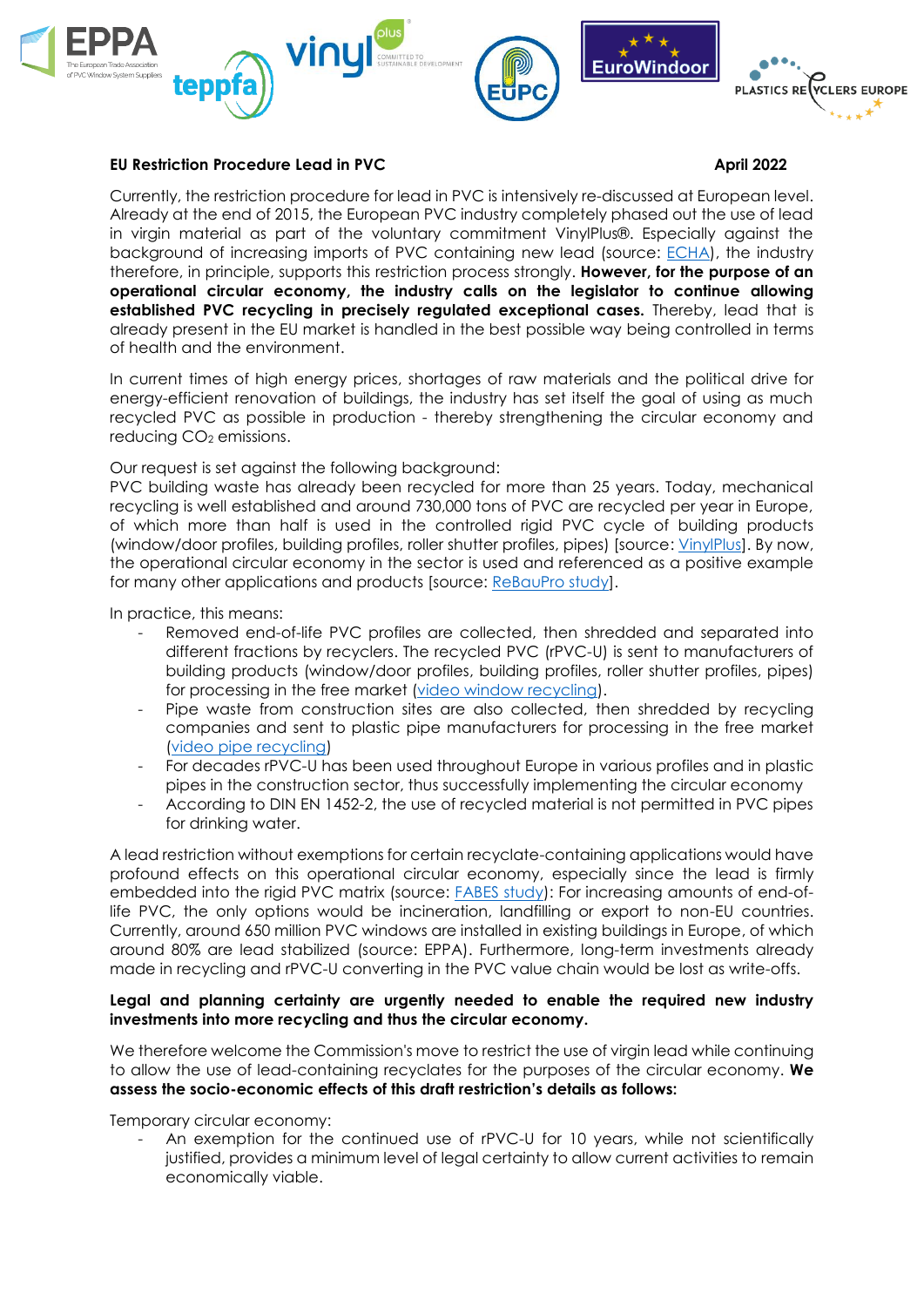





## Review of framework:

- A **review of the exemption after 5 years** is also scientifically unjustified, but understandable in the political context.

Threshold:

Limiting a maximum lead content of **1.5%** in the recycled material is also scientifically unfounded, but recycling pre- and post-consumer waste would remain economically viable. Old PVC profiles contain a maximum of 2% lead, which is firmly embedded in the PVC matrix (see above).

Controlled vs. Closed Loop:

- **Associations support controlled-loop recycling, whereby rPVC-U from building products is re-used in building products (window/door profiles, building profiles, shutter profiles, pipes**). In 2020, 75 kt of rPVC-U were used in pipes and 200 kt of rPVC-U were used in building profiles (source: TEPPFA, EPPA).
- While closed-loop recycling is partly practiced in the profile industry, this is not limited to window profiles, but includes ALL profile waste. Different construction profiles cannot be distinguished from each other, moreover the PVC formulations are similar.
- However, the PVC circular economy requires the support of all actors in the value chain. An unjustified downsizing of an application market, which has proven itself over the years, would damage this established system.

Traceability and end-user information:

- According to Art 33a REACH, manufacturers inform (end) consumers about lead content and, since 2021 via the **SCIP database**. Therefore, the industry already fulfills this criterion, **but remains an interested stakeholder in the discussions around Product and Building Passport initiatives.** A print-on label would not be visible to the end consumer.

Soft PVC:

Recycling of cables is an established process with annual volumes of about 115,000 tons in 2020 (source: [VinylPlus\)](https://www.vinylplus.eu/resources/new-vinylplus-progress-report-2021/). Old cables may have higher lead content than 0.1% in this process. Restricting the use of soft PVC recyclates without an appropriate transition period would have significant socio-economic impacts. This would lead to more energy recovery, an increase in costs and CO2 emissions due to more virgin material being used. It is technically impossible to separate and distinguish cables with and without lead in the waste streams generated and would furthermore not be economically viable. **VinylPlus® therefore proposes a 5-year transition period** to continue recycling for a limited time, to evaluate new recycling and separation technologies, and to give municipalities and industry time to create other recycling routes.

The current legislative initiative of the EU Commission possibly provides the EU Parliament with the last opportunity in this legislative period to ban imports of new products made from leadcontaining PVC and, at the same time, to enable the sustainable handling of previously used substances (legacy additives) in a targeted manner through circular, controlled management.